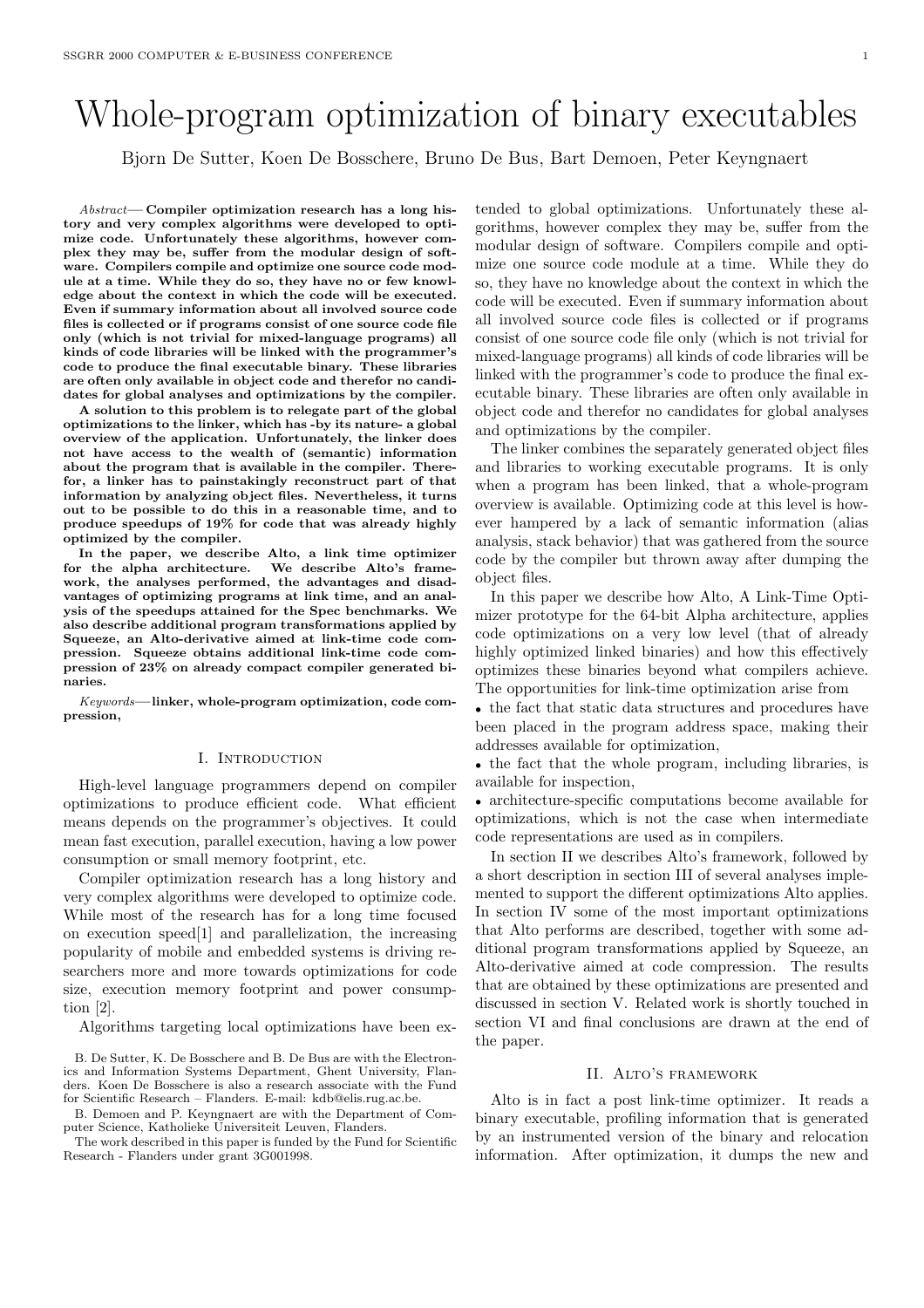faster executable.

#### A. The Interprocedural Control Flow Graph

After reading the binary and disassembling the code, an interprocedural control flow graph is built (ICFG). This is one big graph with as vertices the basic blocks of the program and as edges the intraprocedural control flow transfer paths of the program and special call and return edges. Basic blocks consist of instructions. The intermediate code representation is a representation very close to the assembler level, but not static single-assignment.

The basic blocks and procedures are detected using a standard leaders detection algorithm[3]. Additional leaders are found using relocation information. All relocatable addresses that are stored in the data sections, can possibly be targets of indirect control flow transfers, since their address can be loaded into a register. At these indirect control flow transfer points, the targets are then not directly extractable from the code.

Therefor a so called hell node is added to the ICFG. This node behaves conservatively for all possible analyses and optimizations. Unresolved (indirect) control flow transfers are modeled using an edge to the hell node. Likewise, all leaders that could be the target of an unresolved control flow transfer are made reachable from the hell node by an additional edge in the ICFG.

Other control flow anomalies, such as with the setjump and longjump C-procedures or direct interprocedural branches, are modeled by adding compensating edges in the ICFG in such a way that all analyses and optimizations behave conservatively.

The use of a hell node and compensation edges is a very elegant way to solve problems arising from unknown or special control flow behavior. Instead of having to adapt all analyses and optimizations to deal with control flow anomalies for conservativeness and correctness, the conservativeness is incorporated in the behavior of the hell node and the compensating edges. Some properties of the hell node are that (1) it is always reachable, (2) all registers are live at its entry point, (3) it defines all registers with unknown contents (i.e. not constants).

Without going into too many details about the algorithms that we use to analyze these properties for the other program points, it is important to note that for (1) reachability analysis, (2) liveness analysis and (3) constant propagation, that are all fix-point calculation algorithms, it suffices to initialize the properties of the hell node before the fix-point algorithm is applied to guarantee conservativeness. From that moment on, the fix-point algorithms are not aware of the existence of the hell node.

# B. Optimizing the binary

The actual optimization of the binary takes place in six phases:

1. Simplifications — Some early simplifications are performed, such as the removal of unreachable code and the removal of no-ops from the code to avoid clutter.

2. Easy Optimizations — Easy optimizations are performed, such as unreachable code elimination, copy propagation, constant propagation, dead code elimination, etc. These are all performed several times, because there is a phase ordering problem between them.

3. Hard Optimizations — Harder optimizations and optimizations that only need to be performed once, such as inlining functions with one call-site only, are performed only once.

4. Easy Optimizations — Again the easier optimization are performed for which extra possibilities could have been created by the harder optimizations.

5. Code layout — Basic blocks are reordered to optimize cache behavior.

6. Code Scheduling — Because the code is transformed severely, it needs to be rescheduled.

### III. Analyses

To support the optimizations, several analyses are to be performed on the program. In this section, we'll describe the most important analyses and pay specific attention to the problems that arise when applying them on binary programs instead of on source or intermediary code the way compilers do.

#### A. Interprocedural Constant Propagation

Constant propagation is the propagation of constants produced in a program to the points where where they are consumed [1]. Compilers propagate constant values of variables from statements to statements, taking into account possible aliases.

There is no notion of variables in binaries. Binary programs work with registers and memory addresses. Statements in binaries are load/store operations or register operations. Due to the lack of variable-address bindings, retrieving alias or points-to information is a hard job. The alias information we have at our disposal is very limited. Because of that, we have for the time being found no conservative way to transform or optimize the data sections of binaries. There are however read-only sections of which the contents are known and available for constant propagation.

Taking these constraints into account, we have to limit the constant propagation to register contents only. It is clear that there is no aliasing between registers. Data memory is seen as a black-box except for read-only memory and stack save/restore pairs: loading data from constant addresses in read-only sections yields constant register contents, and registers that have their contents saved/restored using the stack (callee/caller saved) hold their (constant) values over the call/return edges.

Several flavors of constant propagation are implemented, reaching from simple local, i.e. intrablock, to call-sitespecific conditional constant propagation. Experimentation has learned that the simplest flavors suffice to optimize the 64-bit address calculations that are addressed in section IV-A, while the most complex flavor is able to detect much more non-address constants, resulting in faster and smaller binaries [4].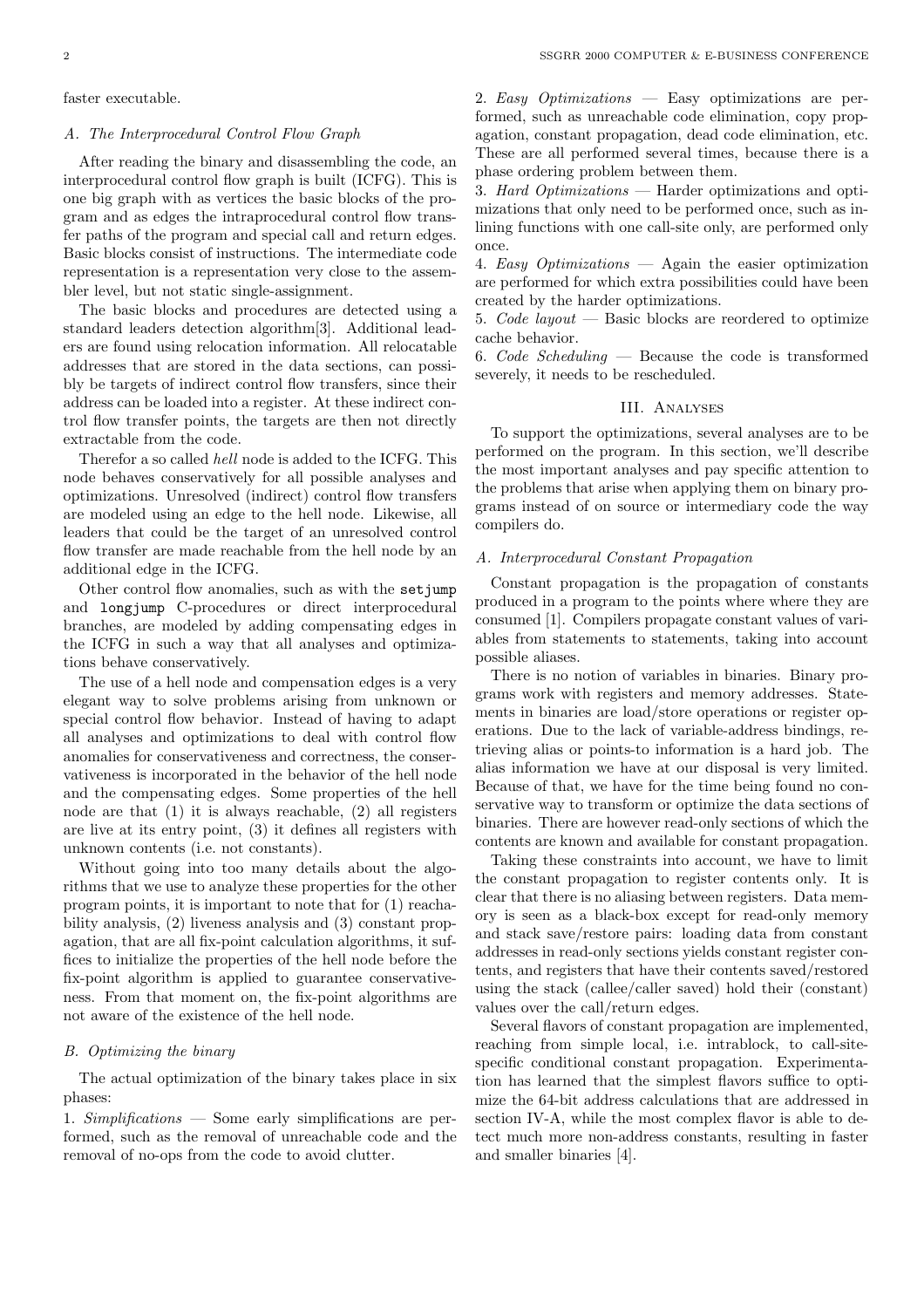#### B. Interprocedural Liveness Analysis

Liveness analysis detects which of the values produced by instructions in a program are used by other instructions. If the produced value is not used, i.e. it is dead, the producer can be eliminated.

Liveness analysis in Alto is implemented for both context-insensitive and context-sensitive analysis.

Context-insensitive analysis treats the ICFG as if it is nothing but a large CFG. Context-sensitive analysis treats call and return edges differently. Live registers over return edges are then only propagated over the corresponding call edges, not over all call edges to the callee. In other words, context-insensitive takes the meet-over-allpaths while context-sensitive takes the meet-over-all-validpaths. See [5] for more details on these analyses.

#### C. Alias Analysis

Alias analysis determines whether or not two address expressions point to the same memory location. This information is necessary to be able to a.o. reorder load/store instructions for obtaining efficient instruction schedules.

There is an extensive body of work on alias analysis of various kinds. Most of the literature however is limited to high level analyses working on representations of source programs in terms of source language constructs. They typically disregard "nasty" features such as casting, pointer arithmetic and out-of-bounds array accesses. At the assembly level, we have to deal with all those nasty features, and our alias analysis has to be generic enough to deal with all possible assembly implementations of all higher-level language constructs of all possible languages, including handwritten assembly where the programmer does not adhere to standard implementation techniques.

Most techniques map load/store statements to a set of memory addresses. Although space-efficient methods exist to do so, this is not useful for a whole-program optimization for two reasons: the memory requirements would still be too high and for most of the load/stores, we have absolutely no idea about the addresses they access.

Therefor we limit our alias analysis to three simple cases, that have nevertheless proven to be quite efficient:

• two instructions that load/store data to/from constant and different addresses do not alias,

• if one of the instructions points to the stack while the other points to the global data area, there is no aliasing,

• two instructions  $i_1$  and  $i_2$  loading/storing data at addresses  $d_1(r_1)$  and  $d_2(r_2)$  that are found in the same basic block for which the base registers  $r_1$  and  $r_2$  ( $d_1$  and  $d_2$  are displacements) are computed by two (possibly empty) sequences of instructions such that  $r_1 = c_1 + contents$  of  $(r_0)$ and  $r_2 = c_2 + contents\_of(r_0)$  are non-aliasing if the data accessed at  $c_1 + d_1$  and  $c_2 + d_2$  do not overlap. To detect the register  $r_0$  a simple backwards data flow algorithm is used.

All other load/store pairs are considered to be aliasing.

A more formal description of the alias analysis can be found in [6].

# IV. OPTIMIZATIONS

This section discusses the most important optimizations applied by alto.

#### A. 64-bit Address Calculations

To access data or for indirect control flow transfers, addresses have to be produced. General-purpose computing is evolving towards 64-bit computing. Producing code or data addresses on a 64-bit architecture differs significantly from doing so on a 32-bit architecture. While for the latter architectures, two instructions using immediate operands suffice to fill a register (one for the lower 16 bits and one for the higher 16 bits), a comparable scheme would be too expensive for 64-bit (RISC) architectures where the instructions still are only 32-bits wide, limiting the width of the immediate operands.

While not many programs use the whole program space of a 64-bit architecture (32 bits already yields a 4GB address space), the compiler, on compiling one module, must assume that the final program will use the whole 64-bit address space.

This increases the inefficiency of modular programming for two reasons:

• control  $flow$  — the displacement between source and target of a control flow transfer is only known by the compiler for intramodular transfers. It is only for these transfers that the compiler can use efficient implementations using small displacements. For intermodular calls, a 64-bit address will have to be generated.

• data  $access$  — Since the compiler does not know how large the data segment of the final program will be, it must use full 64-bit addresses to access data.

A common solution for this is the use of a global address table (GAT). This table holds the addresses of all statically declared objects, data and procedures. To access an object (or to transfer control to it), its address is first loaded from the GAT into a register and from that register the data is accessed. For accessing the GAT, a global pointer is used. This is one special-purpose register that always points to the GAT. For most object files generated by the compiler, one GAT and one GP suffice, since the displacement that is possible from the GP in one (or two) instructions is wide enough to reach to the extends of the GAT.

On linking, the GATs from different object files are combined. The compiler can however not assume that one GAT and one GP will suffice for the whole program after linking. Therefor, after all intermodular control flow transfer targets, the GP has to be reset to point to the GAT corresponding to the object file where the target came from. This reset typically takes two instructions.

Summarizing, the compiler is forced to implement data accesses and intermodular control flow transfers indirectly via the GAT and GP and the GP-reset code has to be included in the object code after every possible intermodular control flow transfer.

Often however, programs are not that large. For the smaller (i.e. most) programs, one global pointer suffices. The executable's header indicates how many different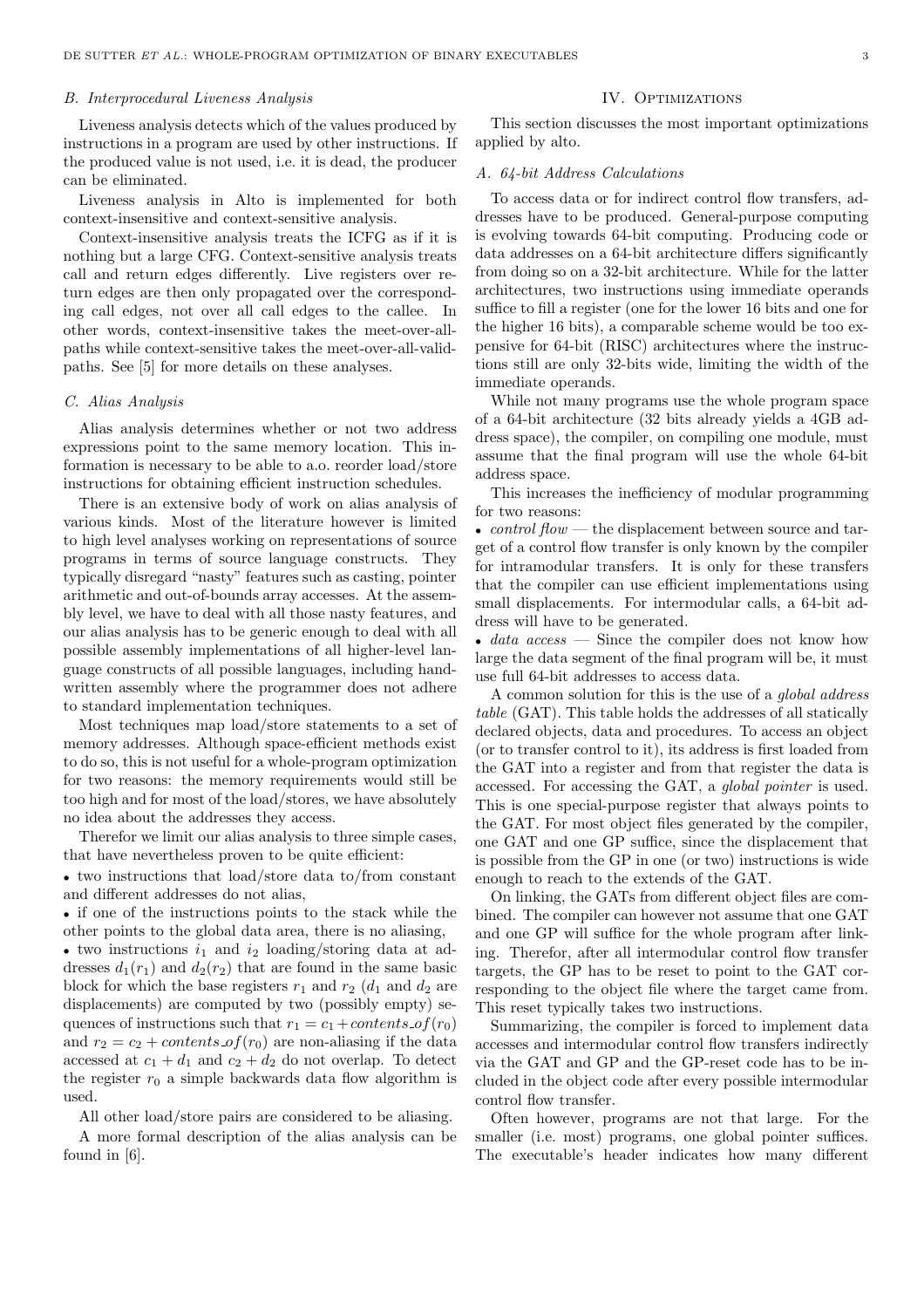global pointers there are in the program. If there is only one, Alto removes all the global pointer resets in the code, since they do nothing else than recalculating the same value.

Accessing an object indirectly through the GAT is also often redundant. If the displacement between an object's address and the GAT is small enough (less or equal than 32-bits), it suffices to index the global pointer to access the data directly. This way Alto optimizes all data accesses to known (constant) addresses.

This also holds for procedure calls. Since the compiler does not know the displacement between a call-site and the callee for intermodular calls, these calls are implemented with an address load from the GAT and an indirect procedure call instruction. If Alto is able to determine the target of an indirect call, it is transformed to a direct procedure call if the displacement is small enough.

#### B. Unreachable code elimination

In compilers, unreachable code (code that will never be executed) usually arises from the fact that the programmer disables debugging code or as a result of other intraprocedural optimizations.

Unreachable code at link-time differs from that because its origins are fundamentally interprocedural: most of it is due to the inclusion of irrelevant library routines and to the propagation of interprocedural constants.

While unreachable code is never executed, removing it from the program has some advantages:

• it decreases the amount of code that the link-time optimizer has to process and therefor its time and space requirements,

• the elimination of non-executable paths can enable other optimizations,

• it can reduce the amount of cache pollution in cases where unreachable code fragments would have been loaded into the cache on loading nearby code that is to be executed,

• the latter holds even more for the virtual memory system, where unreachable code elimination can reduce the number of page faults.

Unreachable code elimination is performed using a fixpoint algorithm that marks basic blocks as executable if they have executable predecessors.

#### C. Optimization of Constant Value Computations

Constant value computations are detected by constant propagation and are simplified where possible by the following optimizations:

• *Immediate operands* — Small values can often be used as immediate operands to instructions, possibly resulting in the producers of the small values becoming dead. Commutativity of instructions is exploited where this is beneficial and for small negative constants, negation of the constant combined with negation of the instruction (e.g. subtraction becomes addition) is applied if possible.

• Strength-reduction — Conditional branches are strengthreduced to unconditional branches if the condition register holds a constant value or if, for call-site specific propagation, the branch is evaluated in the same direction for the data coming from all call-sites.

• Copy Propagation — If data is to be accessed at two memory addresses that are close enough to each other, it suffices to generate only one address pointing to their neighborhood. The displacement between the two can be encoded in the load/store instructions.

• Idempotent Code Elimination — The constant propagation algorithms mark idempotent instructions, i.e. instructions that replace a constant value in a register with the same constant. Such instructions are useless and can be killed. Whether an idempotent instruction should be killed depends on the liveness of the other producers of the constant value. Eliminating the instruction lengthens the liveness range of the values produced by the other producers, possibly making otherwise dead instructions (that have not yet been eliminated) live again.

More details about optimizing the constant value computations can be found in [4]

#### D. Load/store Avoidance

Next to the load instructions loading addresses from the GAT, a number of other loads (and sometimes stores) can often be eliminated at link-time:

• global variables of which the linker now knows the address can be stored in registers,

• after inlining, more detailed aliasing information may reveal that there is no aliasing between a pair of pointers, allowing the accessed data to be kept in registers,

• having a whole-program overview, overhead created by calling-conventions at procedure calls that actually is redundant can be detected, e.g., if there is callee-saved register that is dead at the call-site anyway.

• as a result of other optimizations, registers can be freed and then used to eliminate spill code.

If Alto detects a store followed by a load accessing the same address, it replaces the load by a register-register move. If the store subsequently becomes dead, it is removed (this rarely happens because of the limited memory liveness analysis). If the register where the stored value is found in is overwritten between the store and the load, Alto tries to find a third (free) register, to temporarily store the value.

Register save/restores at procedure boundaries are eliminated if the register stored on the stack is not changed during the execution of the procedure. Using a variation of shrink-wrapping, the save/restore instruction pair is moved away from to executable paths of the procedure that don't need the save/restore.

## E. Inlining

There are two main reasons to inline procedures at linktime which are basically the same as for compilers (that lack the whole-program overview however):

• reducing the overhead of the procedure call/return (i.e. call instruction, return instruction, stack frame allocation, possibly register saves/restores),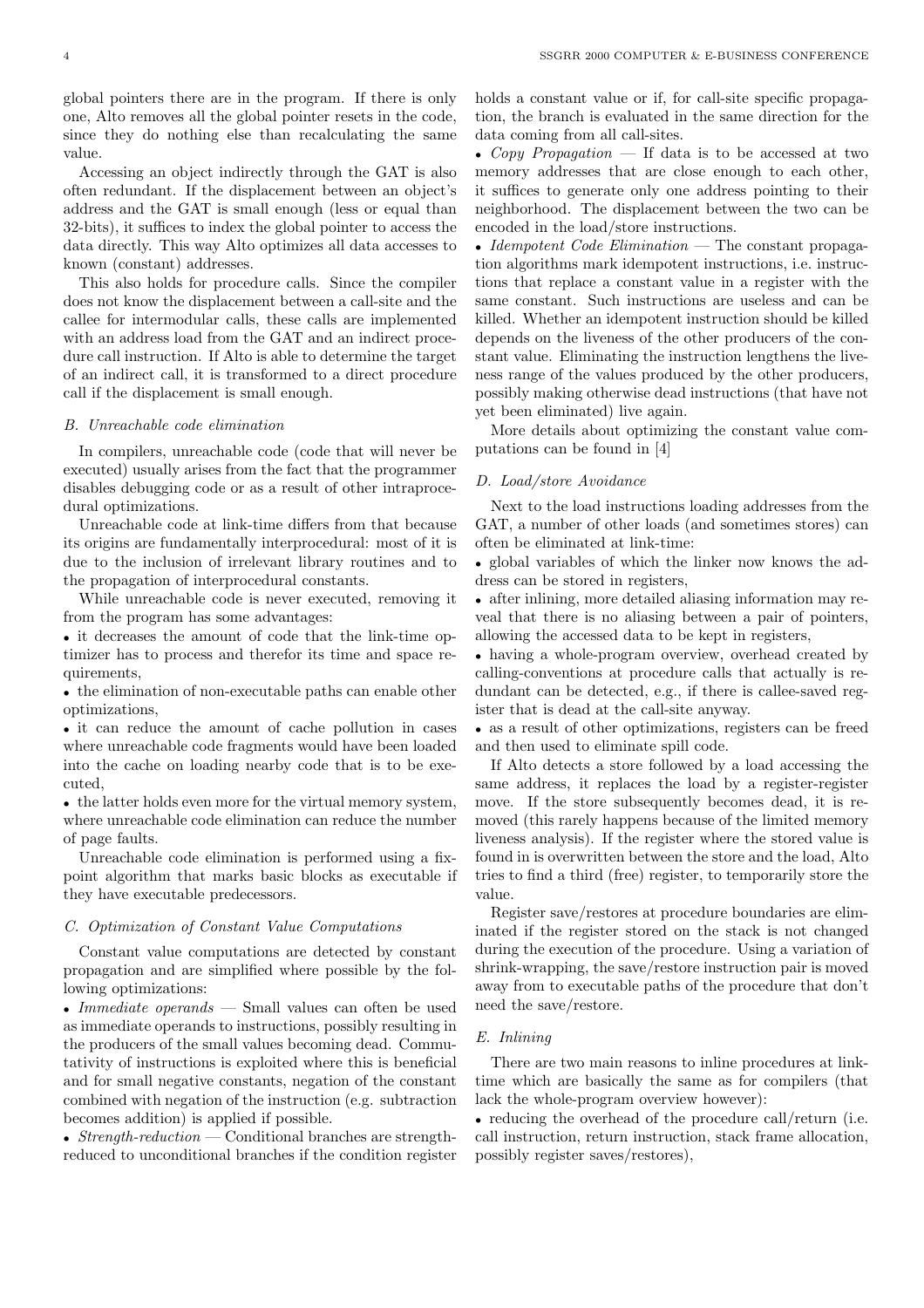• and to specialize procedures for specific call-sites.

Specializing procedures for specific call-sites can be beneficial in many ways: the cache behavior and branch prediction can be improved by better code-layout, aliasing relationships might enable faster schedules, constant arguments at the call-site that are not constant at other callsites can be propagated into the callee, etc.

With inlining, possible code explosion has to avoided. Therefor Alto limits inlining to those callees for which at least one of the following hold:

• the body of the callee is smaller than the call/return overhead,

• or the call-site under consideration is the only call-site for the callee,

• or the call-site is hot (i.e. very frequently executed) and the memory footprint of hot code in the combined caller and callee does not exceed the instruction cache size.

## F. Code Layout

Code layout is a very important issue. Especially for DSP based systems with heterogeneous memory systems (faster on-chip and slower off-chip memory, often split in several banks) code layout is important for execution speed and power consumption.

While the compiler can only decide on the relative position between pieces of code from the same module, the linker creates the global layout. Having the global layout and profiling information at its disposal, a link-time optimizer for general-purpose architectures can influence code layout for optimizing:

• Branch prediction efficiency — For older processors having only static branch prediction mechanism, code layout played an important role in optimizing branch prediction efficiency. Since modern processors, such as the Alpha 21164, use history-based dynamic branch prediction schemes, code layout (or the ordering of basic blocks) has fewer or even no influence on branch prediction efficiency anymore. Therefor this is not considered in Alto.

• Control flow transfer penalty  $-$  On pipelined architectures, even modern ones, control flow changes cost cycles, since the fetch of the next instruction to be executed takes place, while the control flow transfer instruction is being decoded. In the case of a transfer, the fetch will have to be redone. This is even the case for unconditional branches. Therefor Alto tries to minimize the number of unconditional branches and tries to orient conditional branches in such a way that the fall-through path is more likely followed than the branch-taken path. For indirect jumps, that are a.o. used for implementing switch-statements using address tables, the most frequently executed successor directly follows the jump in the code layout.

• Instruction cache behavior  $-$  The number of conflict misses (two instructions being mapped on the same cache location) can be reduced by carefully placing the hottest instructions on memory locations where will not interfere when loaded in the cache. Therefor, the order in which basic block sequences are located in memory is determined using an algorithm derived from the Hansen and Pettis

algorithm [7]. The program is first split in hot and cold sections, i.e. code pieces that have high and low execution counts. The hot sections are then layouted close to each other to lower the chance that they cause conflicts in the instruction cache. This implies that a procedure's code is not necessarily layouted consecutively anymore.

#### G. Scheduling

On in-order superscalar architectures such as the Alpha 21164, the performance difference between good scheduled code and poorly scheduled code can be quite impressive.

Since the quality schedules generated by the compiler are severely "damaged" by the optimizations in Alto, new schedules have to be generated. Alto schedules code per extended basic block. An extended basic block is a tree of basic blocks with only one entry point. The advantage of scheduling per extended block is that operations can be moved over basic block boundaries and that interblock latencies are taken into account.

Combining global code layout with extended basic block scheduling results in an approach very similar to trace scheduling [8], [9].

## H. Value Profiling

It sometimes happens that important optimizations are not applicable because some (necessary or sufficient) conditions are not fulfilled. The reason might be that the conditions do not always hold, that the implemented analyses are not precise enough to detect that they in fact always hold or that it is undecidable whether they always hold.

This is e.g. the case for some code kernels that can be scheduled much more effectively if there is no aliasing between a load and a store or if code could be specialized for some constant values.

This problem can be solved by inserting condition checks before a code fragment and providing two pieces of the fragment: one that is specialized for the case that the condition holds and another generic one.

Alto implements a five-phase process to optimize such opportunities:

1. Instrumentation — The binary is instrumented by Alto for profiling execution counts.

2. Execution count profiling — The instrumented binary is executed and execution counts are gathered.

3. Opportunity seeking and Instrumentation  $-$  Using the profile information, Alto looks for hot code fragments on which it cannot apply certain optimizations and tries to find a sufficient condition that should hold for the optimization to become applicable. This might be the fact that a register's value is a specific constant or some relationship between two registers, such as the fact that they do not alias. The program is then instrumented to keep track of the fraction of executions of the code fragment for which the condition holds.

4. Value profiling — The instrumented binary is executed and the inserted conditions are profiled.

5. Code specialization  $\overline{\phantom{a}}$  If the necessary condition holds frequently, the condition test is inserted in the program and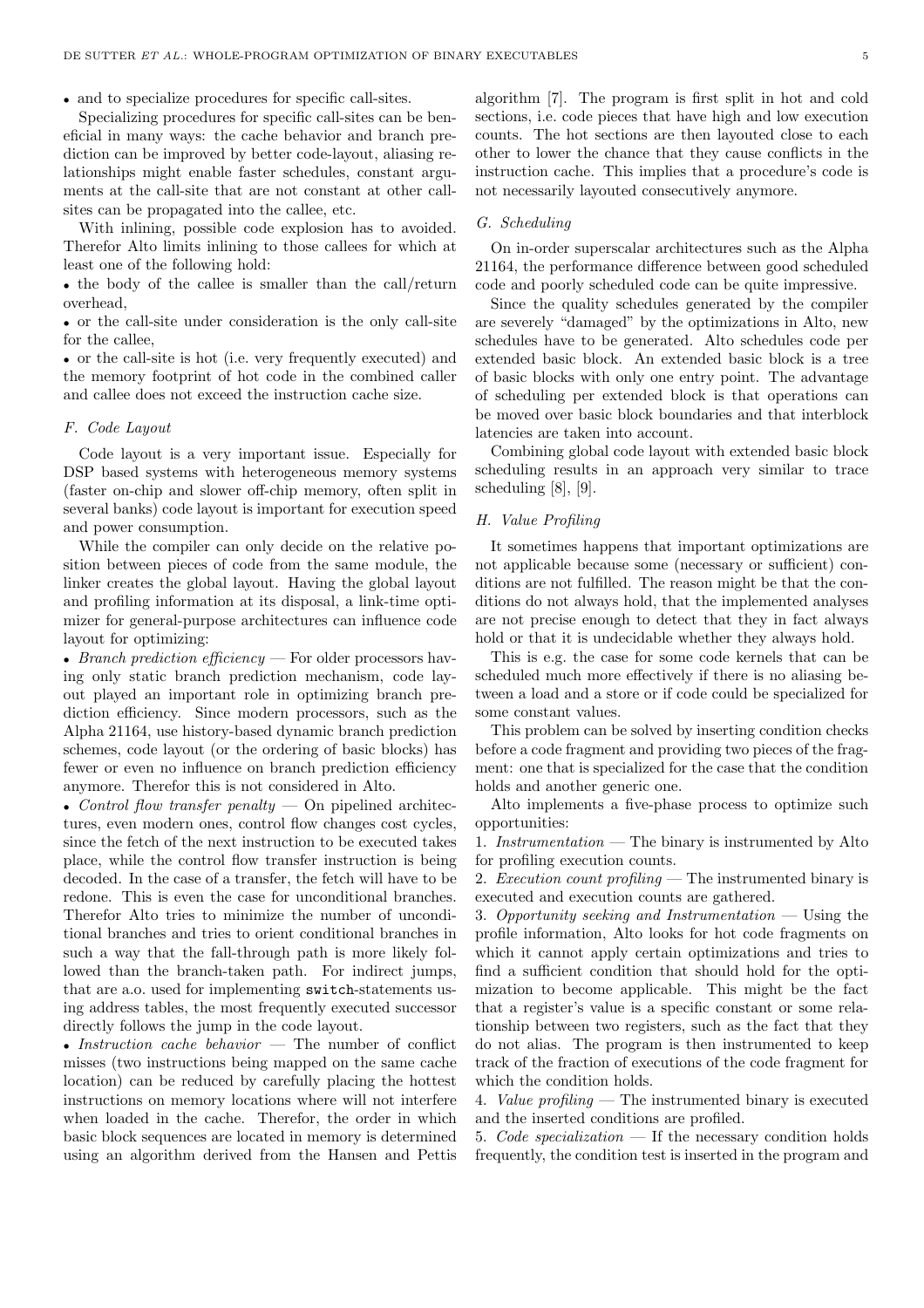two versions of the code fragment are inserted: a specialized one and a generic one.

Detecting the opportunities for value profiling is a very complex task and has not yet reached full wisdom. We refer to [10] for more details on the current status of this work.

# I. Code Factoring

While optimizing for execution speed is the main goal of Alto, we are also working on Squeeze, an Alto-derivative aimed at code compression. Code compression becomes more and more important with the rise of embedded and mobile systems.

Squeeze is in fact a version of Alto that does not apply code transformations that increase the code size. Besides that it also applies code factoring, i.e. finding multipleoccurring sequences of instructions for which then one representative sequence is generated that, combined with the necessary control flow transfers, replaces all the originally occurring sequences.

A local code factoring scheme in Squeeze [11] looks for identical sequences of instructions in basic blocks. Register renaming is applied to make sequences that apply the same computations on different registers identical. If identical code sequences are found, they are abstracted to procedures. The code that is factored in this way often includes stack saves/restores of callee-saved registers.

The simple local scheme has been extended to singleentry/single-exit program regions: using dominators and postdominators these regions are located. For the comparison of different code sequences, a fingerprinting system is used: it lowers the memory usage and allows fast comparison. It allows not only to detect identical linear sequences of instructions, but also identical functional sequences that are mixed with other (independent thereof) instructions, e.g. because of instruction scheduling reasons.

#### V. RESULTS

In this section, the speedups (Alto) and code size reductions (Squeeze) that our optimizations are able to achieve are presented and discussed.

## A. Alto

Alto focuses on optimizing execution speed. The results (timings and speedups) for the SPECint95 benchmark suite are presented in table I.

The binaries for these measurements are generated using the Digital C compiler (V5.2-036) for Digital Unix v4.0. The target architecture is an Alpha 21164 in-order 64-bit processor with 8KB level-1 I-cache and 8KB level-1 Dcache. The level-2 cache is 96KB large, the level-3 cache 2MB. The target machine has 512 MB of main memory.

All binaries are generated with compiler flags -O4 -Wl,-r -Wl,-z -Wl,-d -non shared. This way highly optimized statically linked executables are generated that include the relocation information<sup>1</sup>. . Profiling of the SPECint95 benchmarks is performed using the training data sets, execution times are measured for the reference input sets: 7 runs are timed, of which the fastest and slowest are discarded and the average is taken over the remaining 5. (The maximum deviation among the 7 runs is typically less then 1% of the average.)

The Base version of the binaries is produced using exactly the flags mentioned in the previous paragraph. For the Om version the binaries are additionally optimized by the Om link-time optimizer [12], [13]. This optimizer is provided by Digital as part of its programmer's development environment and is shortly described in section VI. The  $If o + FB + Om$  version is the Om version with additional profile-guided intermodular optimizations applied.

Comparing the speedups obtained by Alto to those obtained by Om and the profile-guided intermodular optimizations performed by the compiler, it is clear that Alto obtains far better speedups.

The importance of different analyses, available information and optimizations can be derived from table II. It shows the relative geometric mean execution times compared to the base binaries for several optimizations by Alto where part of the optimizations are turned off. It shows that constant propagation and profiling information provide most opportunities for Alto to optimize the binaries. Inlining and instruction scheduling are clearly less important.

### B. Squeeze

For optimizations by Squeeze, we compiled the SPECint95 benchmark and five embedded applications, obtained from the MediaBench benchmark suite from UCLA (http://www.cs.ucla.edu/ leec/mediabench) with gcc (version 2.7.2.2) using the flags  $-W1, -r$   $-W1, -z$   $-W1, -d$ -static.

The code sizes for different executables can be found in table III. Compiling with gcc -O0 applies no optimizations. Compiling with gcc -O2 includes most if not all compiler optimizations that do not incorporate space-speed tradeoffs. This means that the resulting binaries are the smallest that the compiler can generate. They are on average 22% smaller than the non-optimized ones. This is comparable to the figures provided in [14]. Squeeze is able to take another 23% of those already optimized binaries.

Roughly 35% of our code size reductions come from code factoring, while the other 65% comes from the application of compiler optimizations. These are fundamentally interprocedural in their origins. If we split the whole program in user code and library code, we would notice that on average, their compressibility is comparable, with a few exceptions where user or library code is more compressible.

The overhead created by the compression using code factoring is the slower execution of the program itself resulting from the insertion of more procedure calls during the factoring and the fact that no no-ops are inserted in the code to produce faster schedules. There is no decompression overhead. Knowing that 65% of the code compression results from compiler optimizations, it should be no

<sup>&</sup>lt;sup>1</sup>It is not possible to generate dynamically linked executables that contain relocation information for Digital Unix v4.0.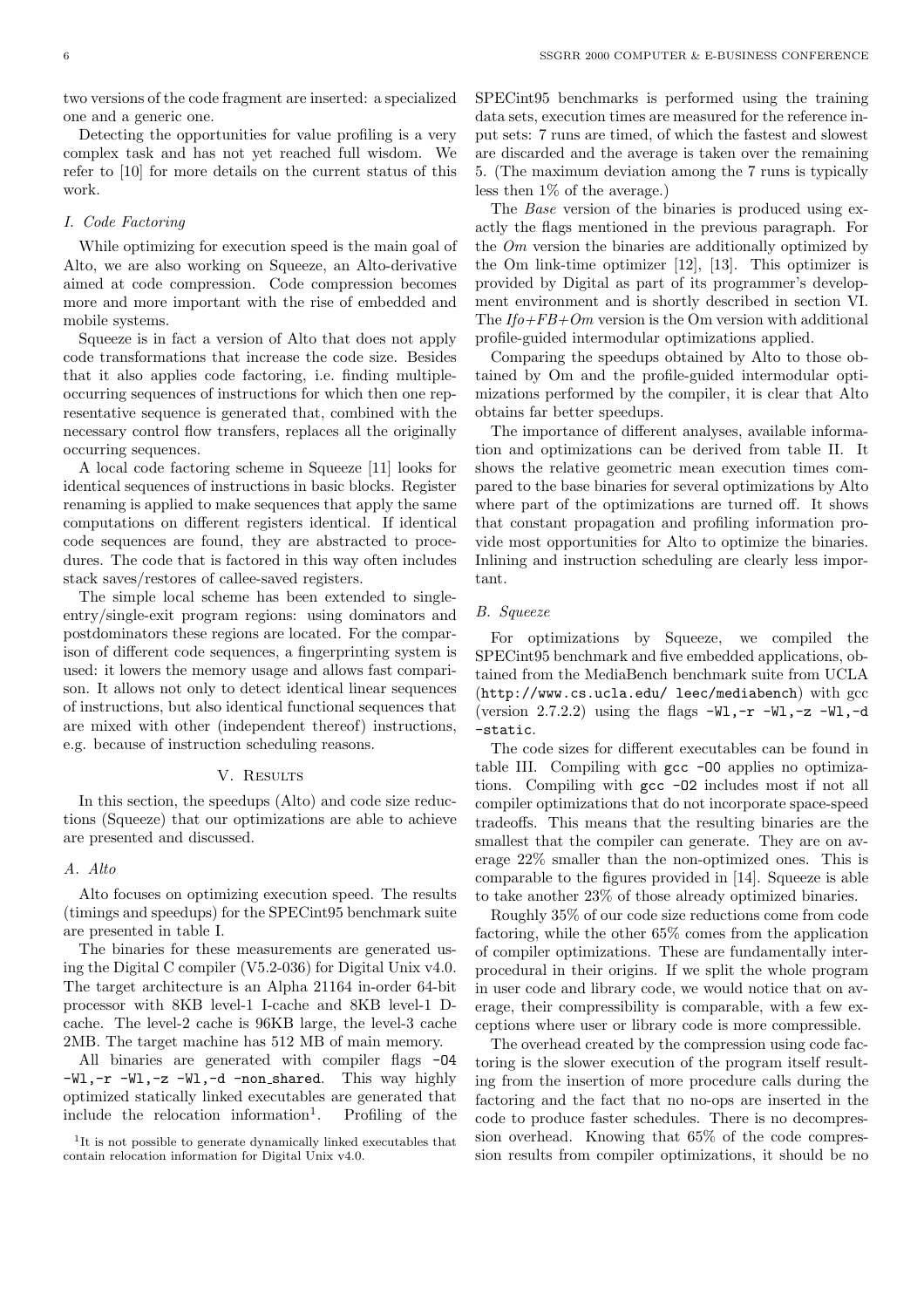| Program        | Base       | Om       | $Ifo + FB + Om$ | alto       | $T_{om}/T_{base}$ | $T_{ifo}/T_{base}$ | $T_{alto}/T_{base}$ |
|----------------|------------|----------|-----------------|------------|-------------------|--------------------|---------------------|
|                | $T_{base}$ | $T_{om}$ | $T_{ifo}$       | $T_{alto}$ |                   |                    |                     |
| compress       | 283.3      | 275.5    | 273.9           | 259.7      | 0.97              | 0.97               | 0.92                |
| $_{\rm gcc}$   | 291.0      | 233.1    | 226.4           | 230.6      | 0.80              | 0.78               | 0.79                |
| go             | 340.5      | 324.7    | 299.1           | 300.7      | 0.95              | 0.88               | 0.88                |
| ijpeg          | 337.8      | 329.6    | 332.7           | 326.9      | 0.98              | 0.99               | 0.97                |
| li.            | 318.8      | 293.0    | 289.5           | 254.4      | 0.92              | 0.91               | 0.80                |
| m88ksim        | 333.2      | 254.9    | 230.7           | 226.2      | 0.77              | 0.69               | 0.68                |
| perl           | 246.9      | 210.4    | 203.9           | 182.6      | 0.85              | 0.83               | 0.74                |
| vortex         | 497.7      | 388.3    | 395.9           | 317.6      | 0.78              | 0.80               | 0.64                |
| Geometric mean |            |          |                 | 0.89       | 0.87              | 0.81               |                     |

TABLE I Execution times (secs) and ratios

| Optimizations performed                             | geom. mean |
|-----------------------------------------------------|------------|
| Base binary                                         | 1.00       |
| Alto without constant propagation                   | 0.91       |
| Alto without profiling information                  | 0.89       |
| Alto without optimizing constant value computations | 0.87       |
| Alto without profile-guided layout                  | 0.87       |
| Alto without memory access optimizations            | 0.86       |
| Alto without inlining                               | 0.83       |
| Alto without instruction scheduling                 | 0.83       |
| Alto full optimization                              | 0.81       |

# TABLE II

Relative geometric mean of the execution times for different versions of Alto compared to the original binaries.

| Program        | $\rm gcc$ -O0 | $\rm gcc$ -O <sub>2</sub> | squeeze   | $N_{opt}/N_{nopt}$ | $N_{sqz}/N_{opt}$ |
|----------------|---------------|---------------------------|-----------|--------------------|-------------------|
|                | $N_{nopt}$    | $N_{opt}$                 | $N_{sqz}$ |                    |                   |
| compress       | 21956         | 20997                     | 16611     | 0.96               | 0.79              |
| $_{\rm gcc}$   | 528353        | 338064                    | 251655    | 0.64               | 0.74              |
| go             | 134353        | 79563                     | 64764     | 0.59               | 0.81              |
| ijpeg          | 80760         | 56179                     | 44669     | 0.70               | 0.80              |
| 1i             | 44356         | 38792                     | 28582     | 0.88               | 0.74              |
| m88ksim        | 72563         | 52829                     | 40493     | 0.73               | 0.77              |
| perl           | 138394        | 102271                    | 76008     | 0.74               | 0.74              |
| vortex         | 205670        | 150403                    | 109540    | 0.73               | 0.73              |
| adpcm          | 18664         | 18344                     | 14303     | 0.98               | 0.78              |
| gsm            | 36245         | 30312                     | 24167     | 0.84               | 0.80              |
| mpeg2dec       | 35371         | 28033                     | 21609     | 0.79               | 0.77              |
| mpeg2enc       | 52551         | 41438                     | 32809     | 0.79               | 0.79              |
| rasta          | 97326         | 90191                     | 65330     | 0.93               | 0.72              |
| Geometric mean |               |                           |           | 0.78               | 0.77              |

TABLE III CODE SIZES ( $\#$  INSTRUCTIONS) AND COMPRESSION RATIOS BY SQUEEZE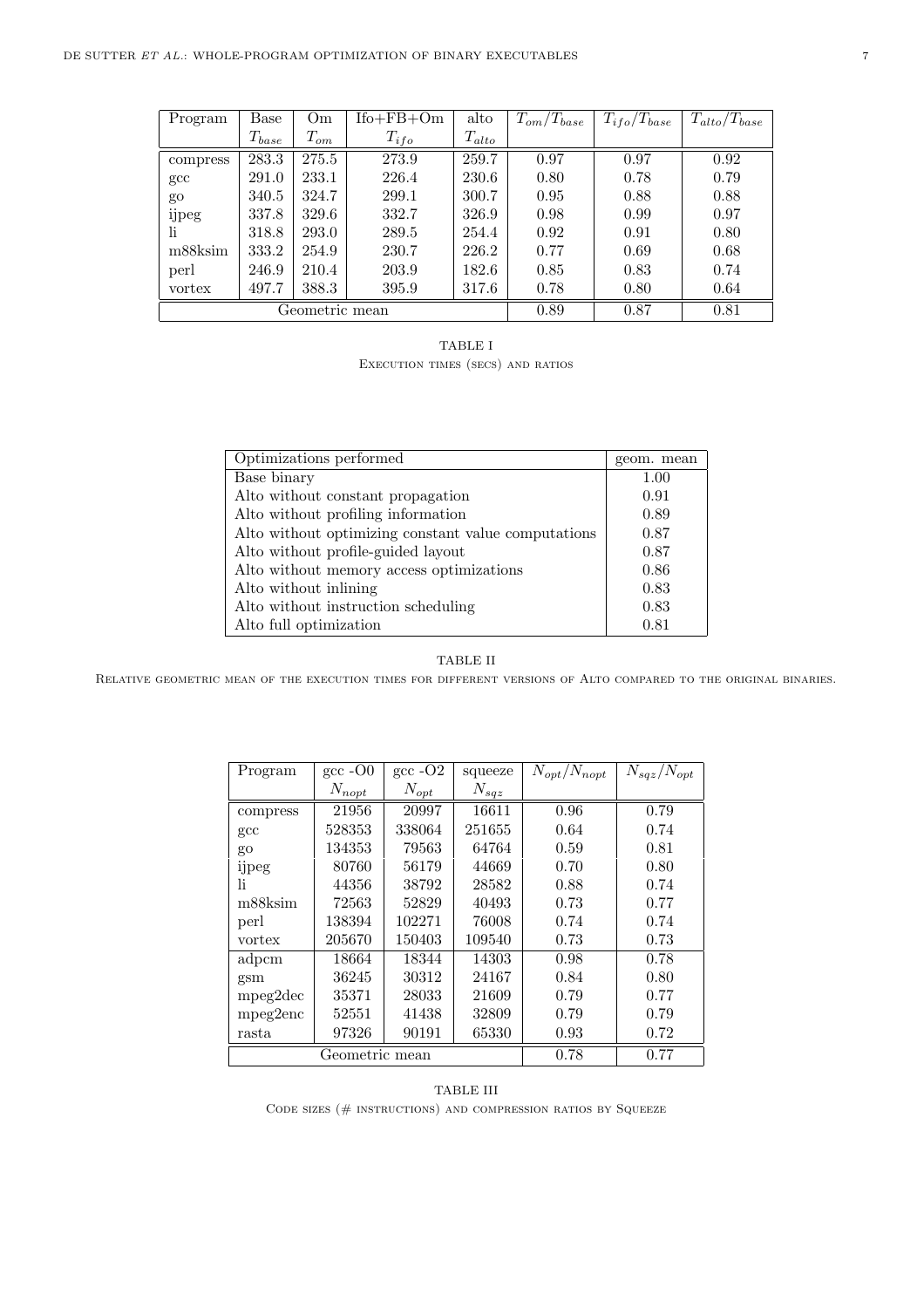surprise however that the compressed binaries can execute faster than the uncompressed ones, especially since instruction scheduling and inlining, two optimizations that have to deal with space-speed tradeoffs have shown not to affect Alto's performance very much. Table IV confirms that a speedup is obtained for a number of binaries, while for others a significant slow-down is noticed. On average however, the compressed binaries are still 6% faster than the original binaries.

## VI. Related work

Several optimizing linkers have seen the day-light in recent years.

The first was proposed by David Wall [15]. His idea was to have the compiler provide hints to the linker for global (interprocedural) register allocation. The linker, having an overview of the whole program, decided which registers should not be spilled and the hints provided him with information to transform the program to reflect the decision.

OM [12], [13] is a post link-time optimizer by Compaq for their Alpha/Unix systems. Started as a post-linking system for optimizing the 64-bit calculations also targeted by our constant propagator, OM also performs invariant code motion out of loops and interprocedural dead code elimination. Spike [16], [17] optimizes executables for the Alpha/NT environment. It concentrates on global register allocation and global code layout: using profile information a code-layout is produced using so-called hot-cold optimizations to improve cache behavior.

MLD [18] and Vortex [19] are two whole-program optimizers for object-oriented languages. They focus on reducing the overhead created by virtual method invocation. Looking at the whole class hierarchy of a program, some of the virtual method invocations can be replaced by direct ones. These systems also reduce the performance penalty due to polymorphism by using profile information to optimize the method calls for the most frequently appearing object types.

More information about Alto and Squeeze and source code is available at http://www.cs.arizona.edu.

## VII. Conclusion

However complex compiler optimizations may be, they suffer from the modular design of software. An optimizing linker, having a whole-program overview, can further optimize binaries despite the lack of high-level (semantic) information about the program. The prototype optimizing linkers Alto and Squeeze, aiming at execution speedup and code compression improve execution speed by up to 19% or compress binaries by 23%. This compression on average still results in a smaller speedup of 6%.

#### **ACKNOWLEDGMENTS**

We are very grateful to Saumya Debray, Robert Muth and Scott Watterson for their many fruitful discussions on Alto and Squeeze over the last years.

#### **REFERENCES**

- [1] S. S. Muchnick, Advanced Compiler Design & Implementation, Morgan Kaufmann Publishers, 1997, ISBN: 1-55860-320-4.
- [2] F. Catthoor, S. Wuytack, E. De Greef, F. Balasa, L. Nachtergaele, and A. Vandecappelle, Custom Memory Management Methodology, Kluwer Academic Publishers, 1998, ISBN: 0-7923- 8288-9.
- [3] A.V. Aho, R. Sethi, and J.D. Ullman, Compilers, Principles, Techniques and Tools, Addison-Wesley, 1986.
- [4] B. De Sutter, B. De Bus, K. De Bosschere, B. Demoen, and P. Keyngnaert, "Optimizing binaries using link-time constant propagation," Submitted to IEEE International Conference on Automated Software Engineering (ASE00).
- [5] R. Muth, "Register liveness analysis of executable code," Tech. Rep., Department of Computer Science, University of Arizona, 1997, Available from http://www.cs.arizona.edu/alto.
- [6] S. Debray, Muth. R., and M. Weippert, "Alias analysis of executable code," in Proc. 1998 ACM Symposium on Principles of Programming Languages (POPL), January 1998, pp. 12–24.
- [7] K. Pettis and R.C. Hansen, "Profile-guided code positioning," in SIGPLAN '91 Conference on Propgramming Language Design and Implementation, June 1995, pp. 16–27.
- [8] J.A. Fisher, "Global code generation for instruction-level parallelism: Trace scheduling-2," Tech. Rep. HPL-93-43, Hewlett-Packard, June 1993.
- [9] J.A. Fisher, "Trace scheduling: A technique for global microcode compaction," IEEE Transactions on Computers, vol. C-30, no. 7, pp. 478–490, July 1981.
- [10] R. Muth, S. Watterson, and S. Debray, "Code specialization based on value profiles," in Proc. 7th. International Static Analysis Symposium  $(SAS 2000)$ , 2000, (to appear).
- [11] S. Debray, W. Evans, R. Muth, and B. De Sutter, "Compiler techniques for code compression," ACM Transactions on Programming Languages and Systems, 2000, Accepted for publication.
- [12] A. Srivastava and D.W. Wall, "A practical system for intermodule code optimization at link-time," Journal of programming Languages, pp. 1–18, March 1993, Also available as WRL Research Report 92/06.
- [13] A. Srivastava and W. Wall, "Link-time optimization of address calculation on a 64-bit architecture," in Proceedings of the SIG-PLAN '94 Conference on Programming Language Design and Implementation, June 1994, pp. 49–60, Also available as WRL Research Report 94/1.
- [14] K.D. Cooper and McIntosh N., "Enhanced code compression for embedded risc processors," in Proceedings of the ACM SIG-PLAN '99 conference on Programming language design and implementation, 1999, pp. 139–149.
- [15] D.W. Wall, "Global register allocation at link time," in Proceedings of the ACM SIGPLAN '86 conference on Compiler Construction, 1986, pp. 264–275.
- [16] R. Cohn, D. Goodwin, P.G. Lowney, and N. Rubin, "Spike: An optimizer for alpha/nt executables," in USENIX Windows NT Workshop, August 1997.
- [17] D.W. Goodwin, "Interprocedural dataflow analysis in an executable optimizer," in Proceedings of the ACM SIGPLAN'97 Conference on Programming Language Design and Implementation, June 1997, pp. 122–133.
- [18] M.F. Fernández, A Retargetable, Optimizing Linker, Ph.D. thesis, Princeton University, January 1996.
- [19] G. Chambers, J. Dean, and D. Grove, "Whole-program optimization of object-oriented languages," Tech. Rep. 96-06-02, Department of Computer Science and Engineering, University Of Washington, June 1996.